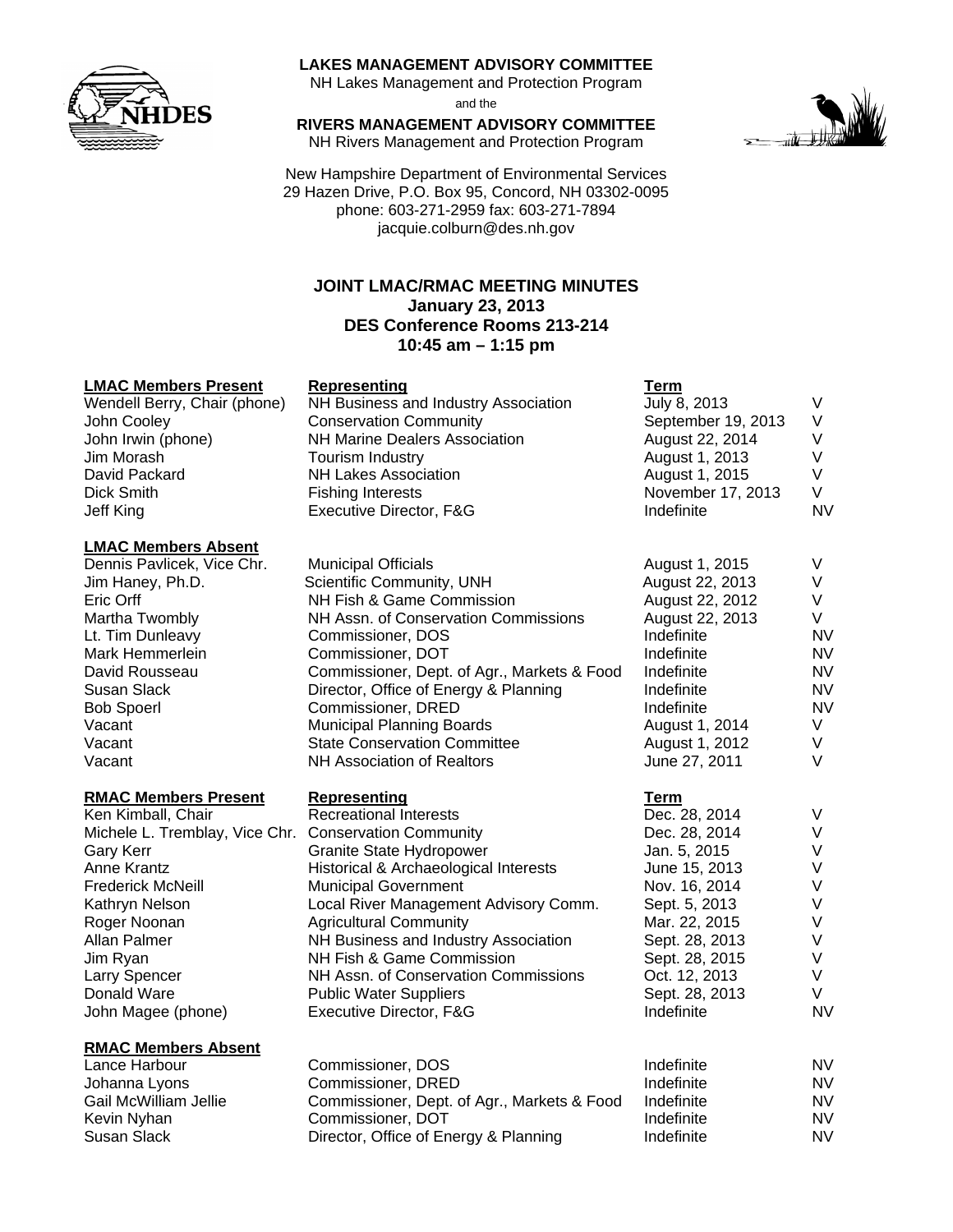| <b>Staff Present</b> |                                            |
|----------------------|--------------------------------------------|
| Jacquie Colburn      | Rivers and Lakes Programs                  |
| <b>Ted Diers</b>     | Administrator, Watershed Management Bureau |
| Wayne Ives           | <b>Instream Flow Specialist</b>            |
| <b>Tracie Sales</b>  | Rivers and Lakes Programs                  |
| $\mathbf{A}$         |                                            |

**Guests**

John Gilbert **Chair, NH Water Sustainability Commission** 

# **The Meeting Was Called to Order**

RMAC Chairman Ken Kimball called the meeting to order at 10:50 a.m. and welcomed all those present.

# **I. Introductions/Announcements**

- 1) Introductions Meeting attendees introduced themselves.
- 2) Announcement Jacquie Colburn Jacquie asked members of both committees to fill out the Financial Interest form, and to let Jacquie know when they had completed it. Michele L. Tremblay noted that there is a fillable form on the website.
- 3) Acceptance of December Joint RMAC/LMAC Meeting Minutes Each committee would approve the minutes separately. The LMAC did not have enough voting members present for a quorum, so postponed the LMAC's vote on the minutes.

#### ¾ *Michele L. Tremblay motioned for the RMAC to approve the December 2012 Joint RMAC/LMAC meeting minutes as presented. Larry Spencer seconded the motion. Motion passed unanimously with no further discussion.*

#### **II. Instream Flow RMAC/LMAC Joint Subcommittee – Wayne Ives**

Wayne updated the committees on the progress of Joint Subcommittee recommendation document, which had been further refined since the draft presented at the December 2012 meeting. He noted that each committee would have to vote on the document separately.

The subcommittee developed, with assistance from DES, the draft *Comprehensive Surface Water Resource Management* document, which is designed to be recommendations from the LMAC and RMAC to guide DES. The draft was presented to the RMAC and LMAC at the December Joint meeting; discussion at that meeting determined that a few edits still needed to be made to the draft document. Changes made since the December meeting:

- Simplified the recommendation headings and incorporated the detailed headings into the text
- Added statutory references for defining emergency declarations

Using a presentation, Wayne discussed the purpose of the ISF RMAC/LMAC Joint Subcommittee and reviewed the draft *Comprehensive Surface Water Resource Management* document. The presentation was very similar to the one given in December 2012, so only new information is included here.

#### Revised GUIDING PRINCIPLES

- 1. Support Designated Uses in all surface waters.
- 2. Water resources management program includes all waters and uses (watershed.)
- 3. Imitate natural water conditions to meet Surface Water Quality Standards.
- 4. Watershed-specific evaluations are necessary.
- 5. Use infrastructure to support sustainable water use.
- 6. Base water management on the public trust and riparian rights doctrines.
- 7. Follow water resource emergencies by developing avoidance strategies.

Fred McNeill asked what the Pawtuckaway Lake test pulse releases consisted of. Wayne replied that staff measured water quality during the fall release, and that winter test pulse releases were also conducted. The draft management plan proposes changing the winter drawdown level, so DES also paused the drawdown in late November at the proposed level from which a winter release would occur. The first winter test pulse occurred in December. Flows at the USGS gage downstream showed the release starting at this level would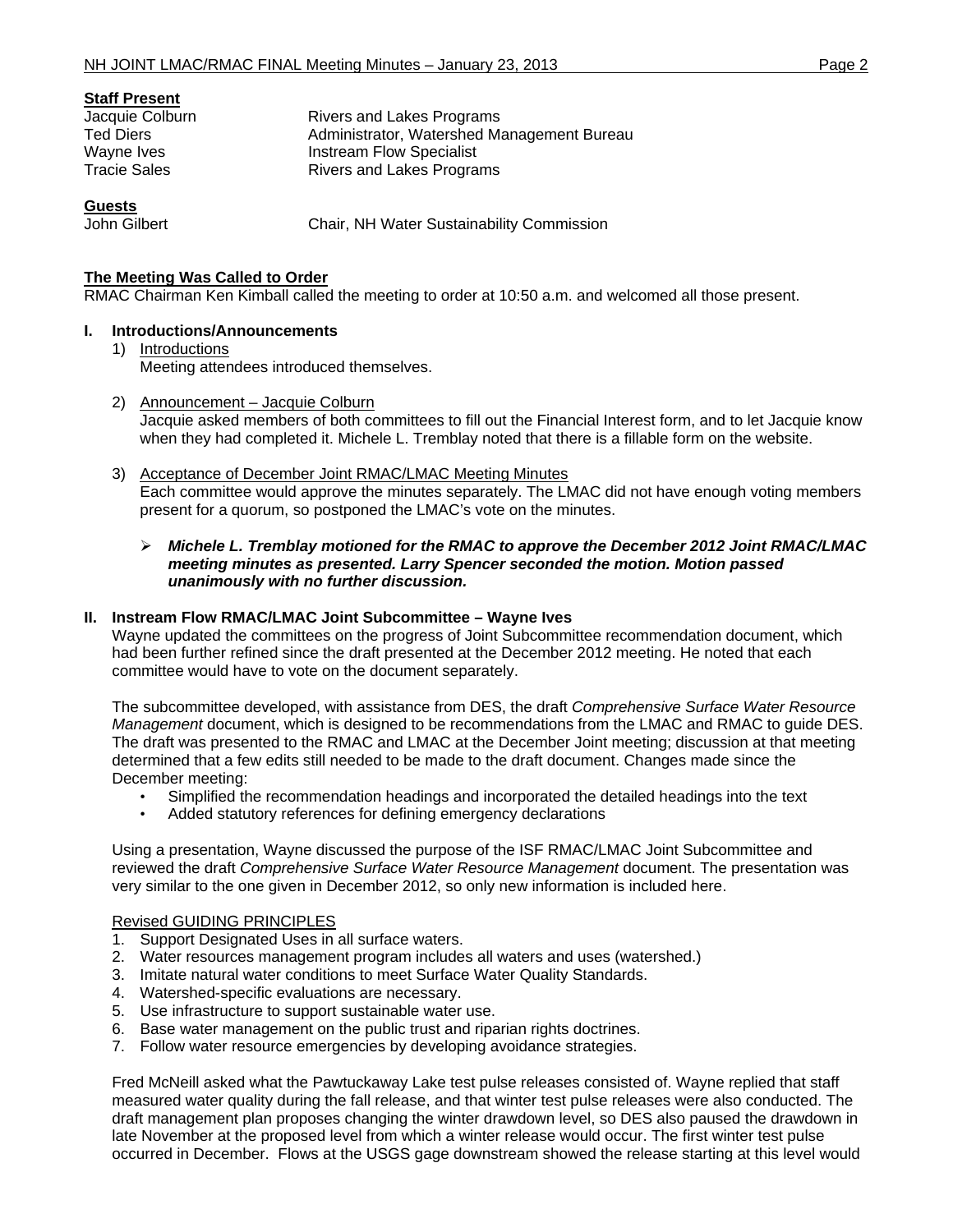work. DES conducted a second winter test pulse release in January, starting from a lower water level, proved that starting at a lower lake level would not work because the target flow rate in the river was not met.

Fred also asked if there were any negative impacts from the pulses downstream. Wayne replied that there were not: DO, temperature, conductivity, turbidity, phosphorus and (limited) nitrogen measurements were fine. Wayne added that more phosphorus was noted as part of another evaluation in the samples collected after lake turn-over.

Dick Smith noted that with the fall drawdown, the Bay of Fundy boat access area was more stream-like than lake-like, but that there was not a lot of fall boat traffic. The difference between a 5' drawdown and a 7' drawdown in this area was minimal. Dick also asked about the change in aquatic vegetation exposure with the change in drawdown. Wayne showed a map of bathymetric data and noted that the mid-north area of the lake would see the greatest difference. He added that a quantitative vegetation assessment was planned for 2013 that would provide additional information. Plants are good for aquatic life, but excessive plants are not good for boating.

Gary Kerr asked if there were problems with adjusting the stop logs in winter. Wayne replied that no, they had not experienced any problems pulling stop logs in early January when there was ice on the lake. The Dam Bureau has said that there is no problem for them.

Ken Kimball reminded the committees that the Lamprey pilot program is a good case study for this comprehensive management document for rivers and lakes. Dave Packard asked where the pilot program stands now. Wayne replied that DES is close to the end for the Lamprey and is making revisions to the management plans. The Souhegan pilot will go through a similar process and will probably take a year.

Ken K. noted two elements relevant to the *Comprehensive Surface Water Resource Management* document: 1) the committees are allowed to make recommendations to DES; and 2) should the committees make a recommendation, or a recommendation for policy? Bud Berry noted that lakes issues will still need to be addressed, and will need to be addressed again after the pilot program is complete. DES will have more work to do on outreach.

Allan Palmer asked about the term 'natural water conditions' given the presence of dams. Wayne responded that this was defined as natural reference stream flows for rivers and that impoundments would be treated similarly, i.e. natural summer water level declines as opposed to a 7' fall drawdown. Unnatural lake level management results in, for one thing, unnatural spring flows. The definition for lakes still needs refining, particularly in reference to other types of water use, such as hydropower. We now look at systems from a comprehensive perspective rather than from the perspective of a single user. Ken noted that the term 'baseline' was described in paragraph 3 on page 4 of the document.

Allan also asked if lakes can be modeled as if they did not have dams or other human structures. Wayne said that it is possible, but not easily accomplished. Allan added that the existing artificial conditions create resources that want to be maintained. Wayne replied that all uses must be balanced with natural conditions and that there is a give and take on these issues. The goal is to head toward the natural condition, but to make management decisions based on site specific factors.

Jim Morash asked about the situation of a beaver dam that needs to be removed. Wayne replied that he has not had to deal with situations at that level of detail yet. Ken K. replied that the dam would have to hold back more than 10 ac. of water to apply to this situation. Wayne continued that the situation would require a site specific review and balance natural systems versus human preferences. Don Ware added that the subcommittee originally wrestled with this level of detail, but came back to providing guiding principles instead and leaving the specific situations to be evaluated at the individual sites. Wayne also noted that this document is not designed to cover dam removal situations.

Ken K. clarified that the comprehensive management document takes existing lakes and rivers statutes and suggests how they should be applied together. Bud Berry agreed.

The RMAC determined that they were satisfied with the text of the document.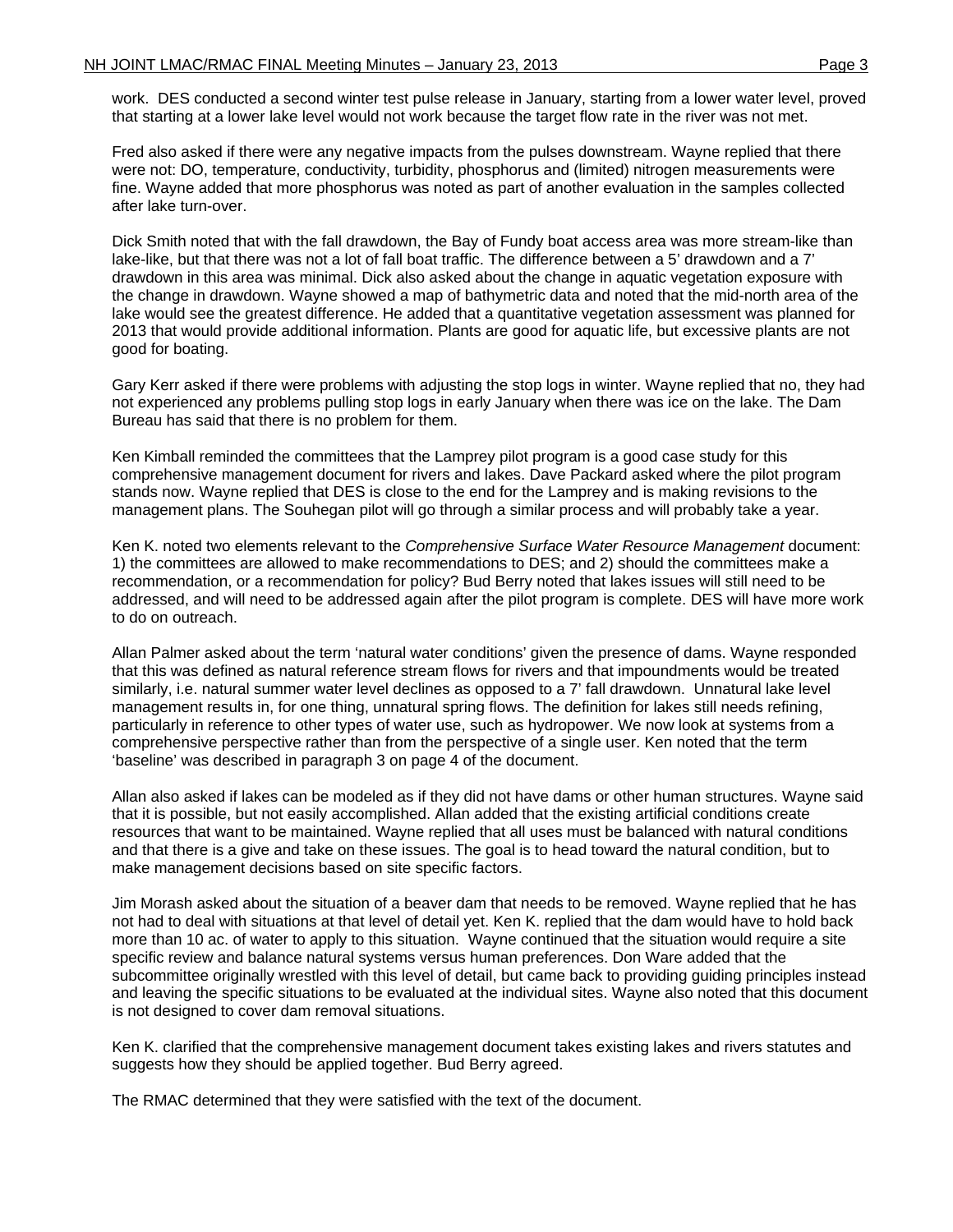# ¾ *Michele L. Tremblay motioned for the RMAC to approve the Recommendation to DES for Comprehensive Surface Water Resource Management as a Recommendation for Policy. Anne Krantz seconded the motion.*

# RMAC Discussion:

Fred M. asked if the document needed to be vetted further before becoming policy. Ken K. responded that DES does not have to accept the committees' recommendation. He added that Ted Diers had said at the last meeting that DES does not make policy. Michele T. thought DES does make policy. Wayne said the document initially was set up to be guidelines on how DES applies existing regulations. Michele noted that the Instream Flow Program only relates to rivers and has nothing to do with lakes, and that making this a recommendation for policy might help make the scales more even. Ken K. agreed with Michele regarding the extra regulations around rivers, except with regards to water quality standards where lakes and rivers are equivalent.

Anne K. asked if there was a legal definition of policy. Allan P. commented that he wanted a discussion of policy. Ken K. again noted that it is DES' prerogative to take the committees' recommendation or not, and that DES would decide whether to make it policy.

Michele T. called for the RMAC to vote on the motion.

# ¾ *The RMAC motion passed with two opposed.*

Since Bud Berry was on the phone, he asked Dave Packard take over the discussion for the LMAC.

#### ¾ *Dave Packard motioned for the LMAC to approve the Recommendation to DES for Comprehensive Surface Water Resource Management as a Recommendation for Policy. Dick Smith seconded the motion.*

# LMAC Discussion:

Jim Morash stated that he did not think the LMAC could recommend policy to DES. It is a great draft document and stands on its own. It should be left as is.

Dave P. asked Ted Diers about DES' perspective on policy. Ted responded that policy recommendations are more toward legislation, and that there are statements of policy. This is a gray area because we are not generating a new policy document. Ted is OK with recommending "for" policy, but not recommending "as" policy.

Fred M. asked if there would have to be regulations created if it were policy. Ted responded that it is a gray area and depends on the program. Dave P. asked if the committees have the authority to make policy. Ted responded that no, the committees make recommendations and advise the commissioner.

Ken K. asked that DES respond to the RMAC and LMAC with DES' decision. Dave P. commented that DES is not required to follow the recommendation for policy. Ted D. responded that DES will use the recommendations, and are already using them. Dave P. pointed out that they are all based in existing laws and policies already. Ken said that the recommendations were creating a structure or umbrella on how to use the existing regulations.

Dave P. called for the LMAC to vote on the motion.

# ¾ *The LMAC motion passed with one opposed.*

Wayne noted that the document was now no longer a draft document, and that the title would reflect the recommendation for policy. He asked Ken K. and Bud B. as committee chairs to write a joint letter to the commissioner to be submitted with the document.

*(Note: The meeting broke for lunch and for the signing of the DES and New Hampshire Rivers Council Partnership Agreement at 12:05 pm. The meeting reconvened at 12:20 pm.)*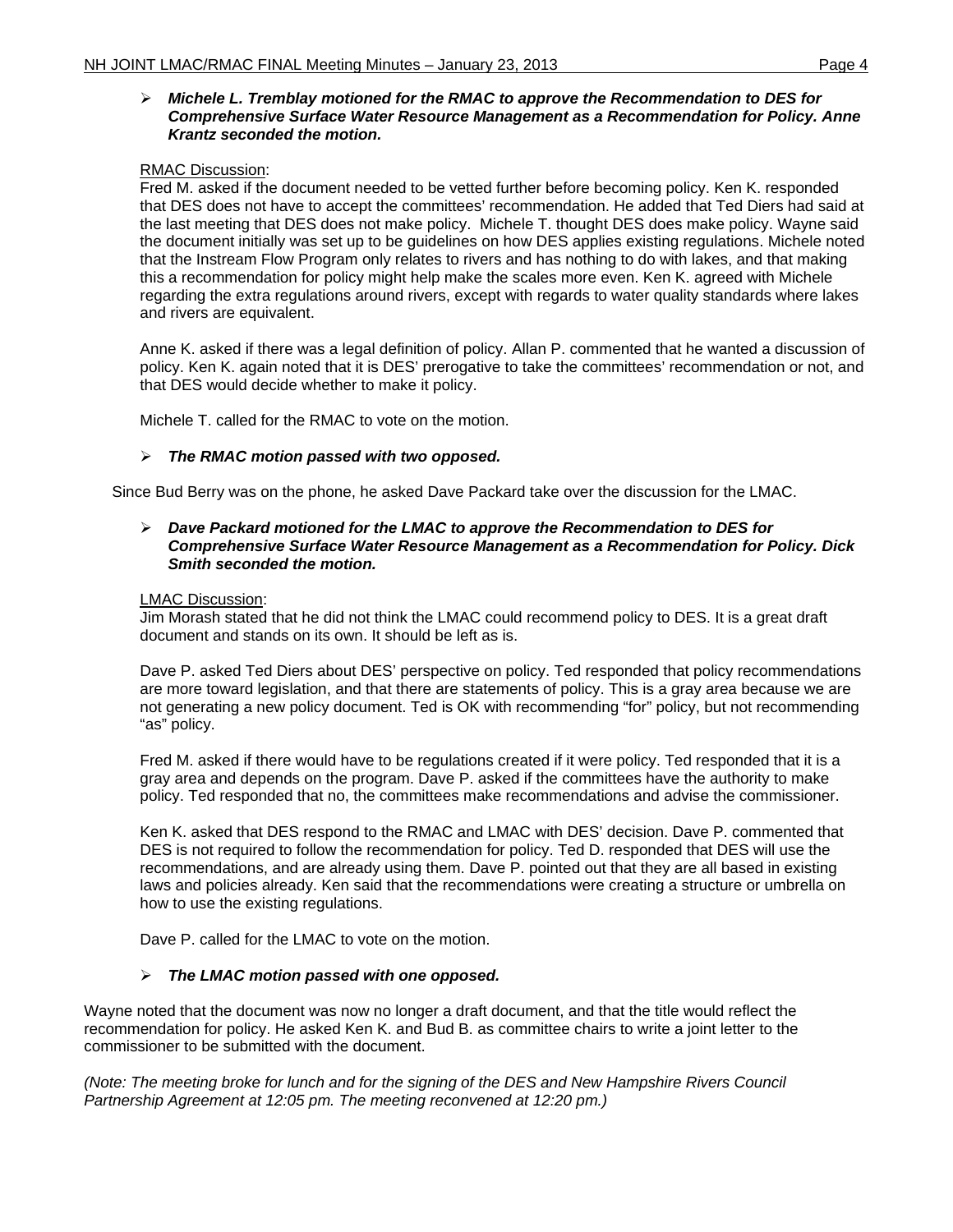# **III. Water Sustainability Commission Findings and Recommendations – John Gilbert, Chair New Hampshire Water Sustainability Commission**

Jacquie introduced John Gilbert and thanked him for coming to speak to the committees.

Mr. Gilbert began by providing an overview of the Water Sustainability Commission (WSC). The purpose of the WSC is to collaborate on investments, management policies, practices and tools that ensure clean, plentiful and affordable water that meets both societal and ecological needs while protecting water for future generations. The Commission was established by Executive Order 2011-02 in April 2011 and consists of 14 members representing diverse interests. The Commission's charge was to identify strategies to ensure NH's water resources in 25 years are as good as or better than today.

Mr. Gilbert asked why water sustainability is important. It is based on the concept that environmental resources are the foundation for society and that society, in turn, creates the economy. If the environment, which is heavily influenced by the quantity and quality of water, is not healthy then our communities and economy cannot be strong. Four key elements to sustainability are resilience, equity, affordability and stewardship.

There are a few inescapable realities that we have to deal with in order to address our water challenges.

- 1. Human activity can harm water quality, but low-impact development can mitigate that harm.
- 2. Huge investments in water and wastewater are needed, as are new ways to raise the money needed to maintain and improve infrastructure. There should be no 100+ year old pipe.
- 3. Water is a public resource, but property owners have certain rights to use water as long as the public resource is not harmed.

Biggest challenge: We take our water for granted.

# WSC Findings

- 1. More education is needed public needs to know what is required to protect water, more outreach
- 2. Manage water as a single resource connections between groundwater and surface water, rivers and lakes and their watersheds, land use and water impacts
- 3. Over 80% of water pollution is from stormwater and wastewater manage impervious surface
- 4. \$2.9 billion needed for water infrastructure investment of < \$20 per person per month
- 5. Increasing extreme weather events design and prepare for floods and droughts, recharge groundwater

Michele T. asked about the ratio of pollution from stormwater versus wastewater in Finding #3. Mr. Gilbert replied that most is stormwater. Fred M. added that 75% of contaminants in the Merrimack River from Manchester to Haverhill are due to non-point source pollution. Ken K. commented that the ratio of point vs. non-point source pollution used to be closer to 50/50. He asked if this is due to less point source or more nonpoint source. Mr. Gilbert thought both were happening. Larry S. added that increasing extreme weather events is adding to pollution from stormwater and Mr. Gilbert concurred by adding that New Hampshire is among the highest in the U.S. for increases in large storms.

#### WSC Goals (and Recommendations)

- 1. Engaged public (multi-sector network to implement recommendations, incl. manufacturing, agriculture, tourism, etc.).
- 2. Support human and environmental needs (conservation, scientific impact indicators for withdrawals, expand monitoring, promote balanced planning, incorporate regional differences and adaptive mgmt.).
- 3. Integrated watershed management (encourage inter-municipal cooperative agreements, coordination between state and local governments, innovative and consistent regulations).
- 4. Sustainable infrastructure funding (integrated management of water systems, asset management planning, utilize new technologies, state funding and incentives).
- 5. Reduced water pollution (stormwater impacts, stormwater infrastructure, homeowner pollution).
- 6. Adaptability to extreme weather (design for extreme storms, community coordination).
- 7. Adequate funding to manage water (state funding and sharing across govt. sectors and scales).

# Ensuring NH's Water Future

- 1. Fully engaged public
- 2. Strengthened partnerships, particularly around infrastructure investment
- 3. Flexible policies & programs that consider long-term implications
- 4. Good information data and monitoring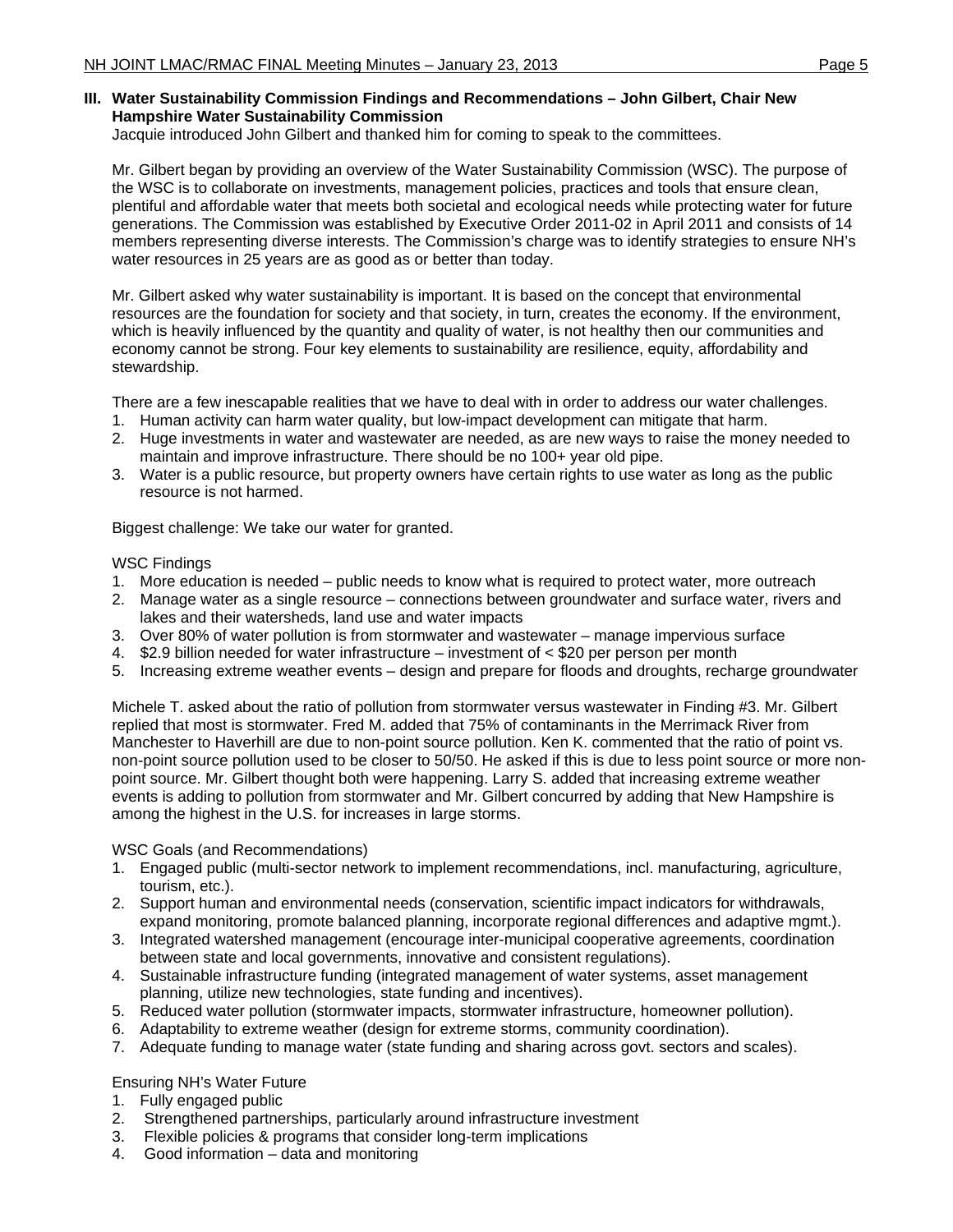Where Do We Go From Here?

- Create a Water Advisory Task Force (business, government, science, public, etc.)
- Public awareness & multi-sector engagement initiative
- Begin now (http://www.nh.gov/water-sustainability/)

Ken K. asked if there will be another Water Advisory Committee. Mr. Gilbert responded that the RMAC and LMAC should be folded into that effort. Fred M. asked if the committees should formally be involved, through a change in statute. Mr. Gilbert replied that they were in the early stages, but that engaging the public was important.

Gary K. asked if the findings of the Flood Abatement Committee from a few years ago were included in the WSC's findings. Mr. Gilbert replied that the WSC looked at many water-related committee reports to create the overarching framework.

Bud Berry brought up the issue of public trust and the relationship of the government to the state's waters. Mr. Gilbert said the WSC considered this issue, found it to be difficult with water use rights and flagged it as a key challenge. He added that people do not understand reasonable use limits well.

Ken K. closed the discussion with a commitment to consider the WSC's findings in the RMPP's and LMPP's proposed program revisions.

# **IV. Reduction in Services Spreadsheet – Jacquie Colburn**

Jacquie discussed the changes made to the Spreadsheet to the Committees:

- 1. Moved and grouped like or similar Activities (and their Deliverables).
- 2. Highlighted in yellow the Deliverables that are statutory requirements and listed these first in each section.
- 3. Changed the 4<sup>th</sup> column header from "After July 2011 Program Effort" to "After July 2011 Staff Effort/Ability to Accomplish Deliverable".
- 4. Revised all of the descriptors used in Column 4 to be: "Same", "Decreased", "On Hold", "Eliminated" and in only two locations – "Increased".
- 5. Changed the 5<sup>th</sup> column header from "After July 2011 Program Need or Demand" to "RMAC/LMAC Deliverable Priority".
- 6. Revised all of the descriptors used in Column 5 to be: "High", "Moderate", "Low" or "Very Low".
- 7. Significantly modified the  $2^{nd}$  paragraph on page 1 to provide the reader with an understanding of the content of the spreadsheet and in particular the  $4<sup>th</sup>$  and  $5<sup>th</sup>$  columns.
- 8. To make it easier for the reader to see the more significant reductions at a glance I have highlighted in BOLD where column 4 indicated either "Decreased" or "On Hold" **and** column 5 indicated "High".

In talking with Ted Diers about this spreadsheet, we thought it would be more effective to briefly explain the relationship of the RMAC and LMAC to the programs (which is included in the  $2^{nd}$  paragraph of page 1) and to have the Deliverable Priorities (column 5) be those of the committees, not just the program staff.

Michele T. suggested completing the split between Rivers and Lakes Activities and removing the comment. This would more easily allow the spreadsheet to be used for discussions with legislators for increases in staffing.

Ken K. suggested converting the document to a form that would be more convincing to legislators. Michele T. thought the second column should be converted to indicate activities required by statute versus those done for public service. Michele offered to make these changes.

Ken. K. commented that the spreadsheet is an outline of tasks done. Michele agreed that it is a form of documentation.

**V. Introduction to Possible RMPP & LMPP Program Revisions Questionnaire – Jacquie Colburn**  Jacquie reminded the committees of Jenn Rowden's presentation to the committees in December 2012 and noted that 2013 would be the  $25<sup>th</sup>$  anniversary of the RMPP and the  $23<sup>rd</sup>$  anniversary of the LMPP. She